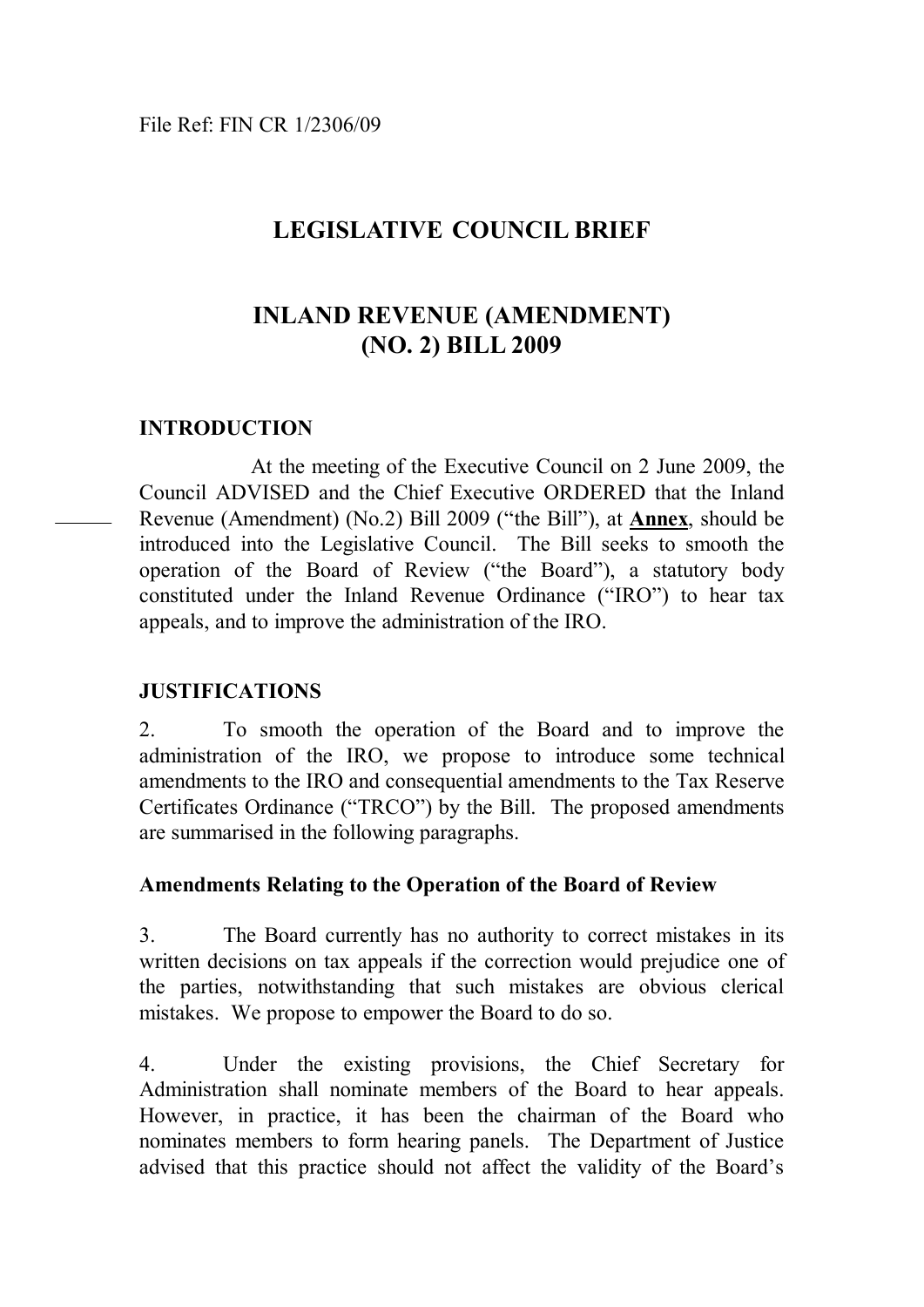decision. That said, to reflect the independence of the Board and to formalise the existing practice, we propose to amend the IRO so that members are to be nominated by the chairman of the Board, rather than a government official, to hear appeals.

5. Currently, the IRO provides that a member may continue to handle an ongoing case even if his appointment expires before the completion of the case. However, a retired member is not empowered to handle a case he has handled previously in the following circumstances –

- (a) when the court remits a case to the Board for rehearing;
- (b) when the Board has dismissed a case, but later on accepts the appellant's application for re-hearing; and
- (c) when the appellant or the Inland Revenue Department ("IRD"), dissatisfied with the Board's decision, requests the Board to state a case on a question of law for the opinion of the Court of First Instance.

In the above circumstances, if the members (particularly the chairman or a deputy chairman) who have handled the case previously have retired, the Board may have to nominate other members to handle the case. The new members may need to spend tremendous effort and time to acquaint themselves with the case. To enhance the Board's efficiency, we propose that a retired member be allowed to handle a case that he has handled before in the above circumstances, and be remunerated for performing such functions.

6. Currently, three or more members of the Board may hear a case, and one of them must be the chairman or a deputy chairman of the Board, who will have the casting vote on the case. If an appeal is heard by both the chairman and a deputy chairman, we propose to make it clear that either the chairman or the deputy chairman will be the presiding officer of the hearing and only the presiding officer has the casting vote. This is to reflect the existing practice.

# **Other Technical Amendments to Improve the Administration of IRO**

# *Profits tax*

7. Interest payment on money borrowed to finance capital expenditure incurred in purchasing machinery or plant is explicitly deductible from profits tax payable if the expenditure qualifies for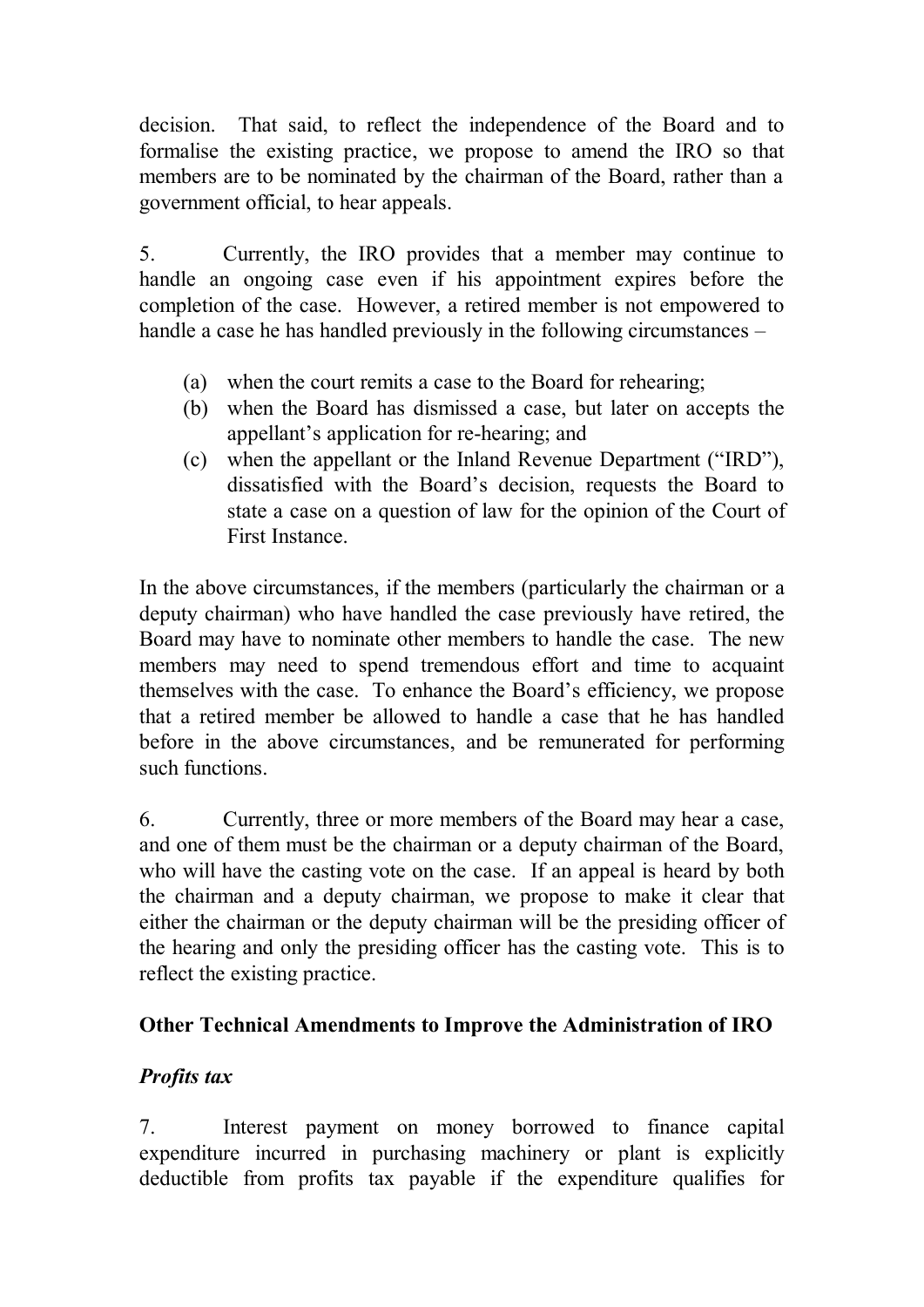depreciation allowance. However, as machinery and plant for research and development, prescribed fixed assets or environmental protection machinery have been allowed a 100% upfront deduction in the year of purchase and they no longer qualify for depreciation allowance, any interest payment on capital expenditure incurred in purchasing such machinery and plant and assets are not explicitly deductible from profits tax. To correct this disparity, we propose to allow interest payment on capital expenditure incurred in purchasing such machinery and plant and assets to be explicitly deductible from profits tax.

# *Salaries tax and tax under personal assessment*

8. A taxpayer may claim home loan interest deduction for a particular year within six years after that year. A taxpayer having been allowed home loan interest deduction may also revoke the claim within six months after the deduction is allowed. In case such a claim is revoked, the IRD should be entitled to raise additional assessment of tax payable for the relevant year accordingly. However, the IRO stipulates that an additional assessment can only be raised within six years after the relevant year.

9. Therefore, technically, a taxpayer can withhold claiming the home loan interest deduction for a particular year until the sixth year after, and revoke the claim within six months after the deduction is allowed. In such a case, the IRD may be time-barred to raise an additional assessment for that particular year. To plug this loophole, we propose to empower the assessors to make additional assessments, within two years after the revocation, of the home loan interest deduction claims if the revocation is made after the six-year statutory period.

# *Property tax*

10. Common parts of a building are co-owned by all owners of the individual flats of the building. Where rental income is received for the use of common parts of a building (e.g. the outer wall), all owners of the building should be chargeable to property tax. However, in reality, it may be difficult to raise a property tax assessment on all owners of a building in respect of the rental income received for the use of the common parts. We therefore propose to amend the definition of "owner" in the IRO so that a property tax assessment can be raised on the Owners' Corporation registered under the Building Management Ordinance (Cap. 344) or the person who receives rental income on common parts of a building (e.g. the building management company).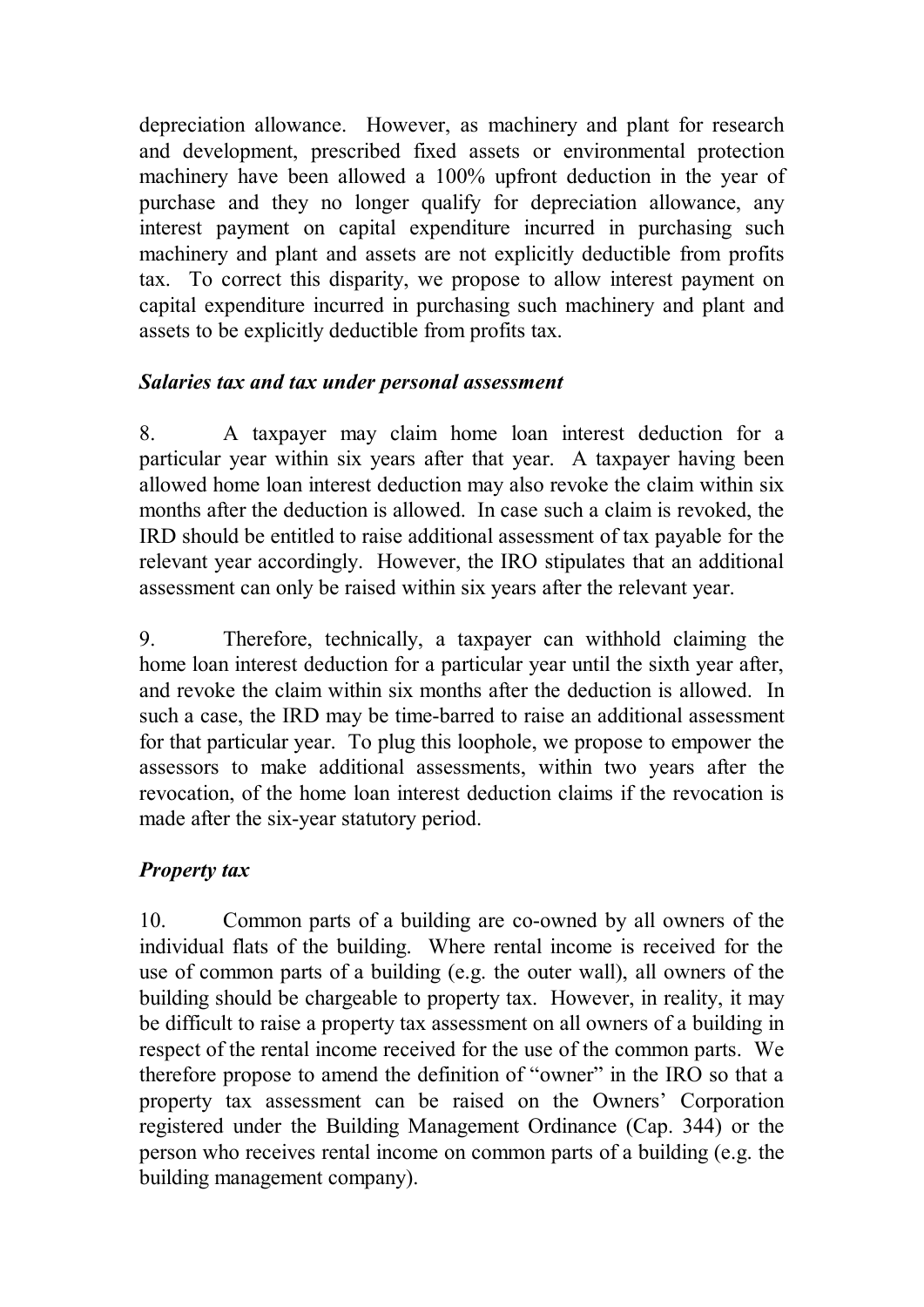# *IRD staff breaching secrecy provisions*

11. If an IRD staff member breaches the secrecy provisions of the IRO, the IRD currently can only bring prosecution against that staff member within six months from the date when the offence is committed. We propose to extend the period within which prosecution of such offences may be brought from six months to six years to align with similar provisions under the Business Registration Ordinance. The extension applies only to offences committed on or after the commencement of the Bill (when enacted).

# *Tax Reserve Certificates (TRCs)*

12. Taxpayers who lodge objections to their tax assessments may be asked to purchase TRCs as security for the holdover of the tax in dispute. Taxpayers may claim back any remaining balance of their TRCs with interest after the objections are finalised. However, there has been an accumulation of unclaimed balances in the TRC deposit account long after the finalisation of objections, and the Director of Audit considers this situation unsatisfactory. To help clear the unclaimed balances more effectively after finalisation of objections, we propose to empower the Commissioner of Inland Revenue to repay the remaining balances of TRCs with interest to relevant taxpayers unilaterally without asking the taxpayers to surrender their TRCs. Consequential amendments to the TRCO and its subsidiary legislation will also be made to reflect the proposal.

# *Miscellaneous*

13. A number of minor textual amendments to the IRO have also been proposed for achieving consistency or removing spent provisions.

# **THE BILL**

14. The main purposes of the Bill are to smooth the operation of the Board and to improve the administration of the IRO. The Bill is divided into 5 Parts –

(a) Part 1 provides for the short title of the Bill;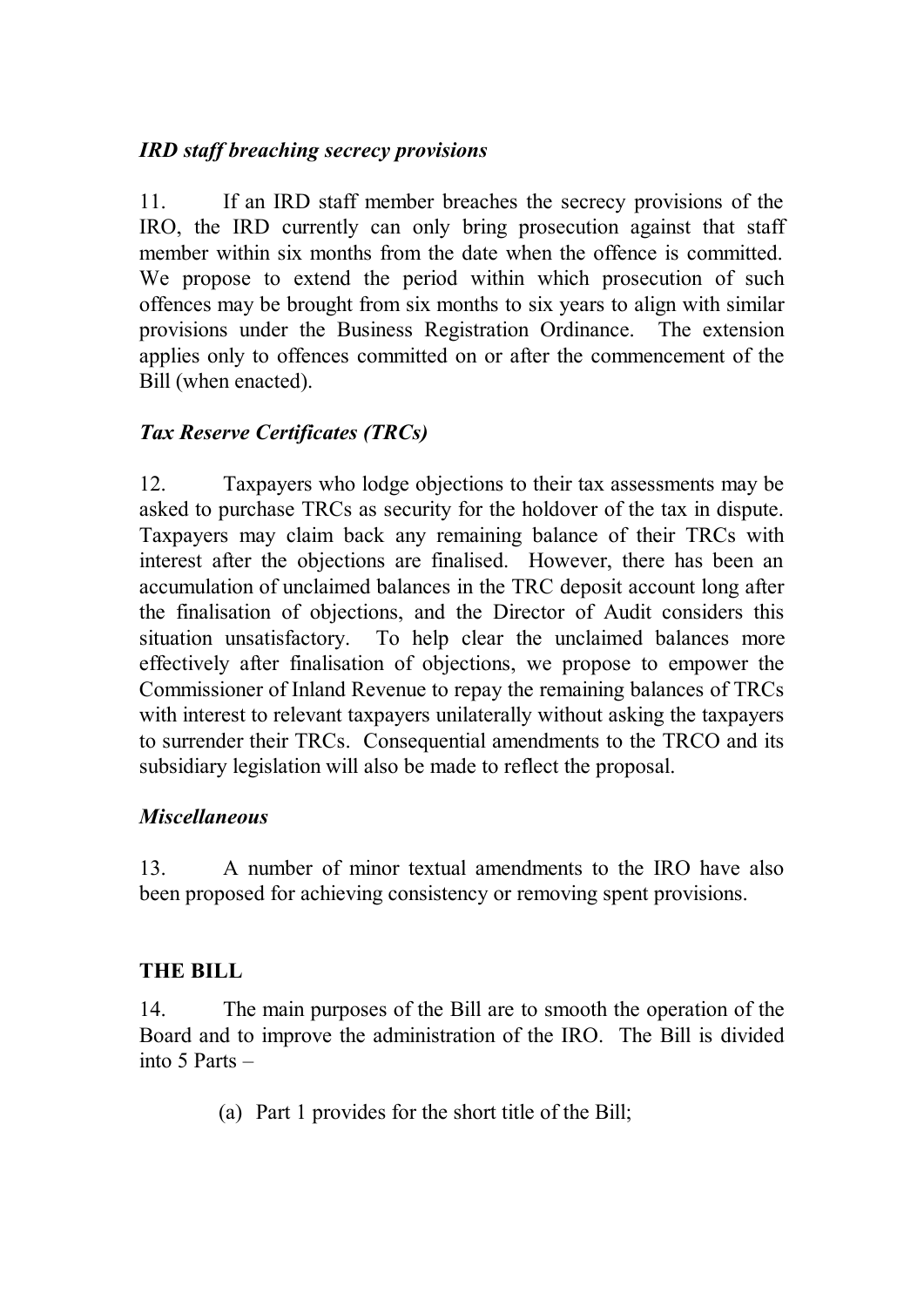- (b) Part 2 contains amendments relating to the administration of the IRO;
- (c) Part 3 contains amendments relating to the Board;
- (d) Part 4 contains miscellaneous and minor amendments to the IRO and its subsidiary legislation; and
- (e) Part 5 contains consequential amendments to the TRCO and its subsidiary legislation to introduce changes in line with amendment made to section 71(7) of the IRO.

## **LEGISLATIVE TIMETABLE**

15. The legislative timetable will be as follows –

| Publication in the Gazette                                                | 12 June 2009   |
|---------------------------------------------------------------------------|----------------|
| First Reading and commencement of<br>Second Reading debate                | 24 June 2009   |
| Resumption of Second Reading debate,<br>committee stage and Third Reading | to be notified |

## **IMPLICATIONS OF THE PROPOSAL**

16. The proposal is in conformity with the Basic Law, including provisions concerning human rights. The proposal will not affect the binding effect of the existing provisions of the Inland Revenue Ordinance and Tax Reserve Certificates Ordinance and their subsidiary legislation. It has no financial, economic, sustainability, productivity, or environmental implications. Civil service implications, if any, will be absorbed within the existing provision of IRD.

## **PUBLIC CONSULTATION**

17. We briefed Members of the Legislative Council Panel on Financial Affairs on the Bill on 6 April 2009. No members expressed any disagreement with any of the technical proposals.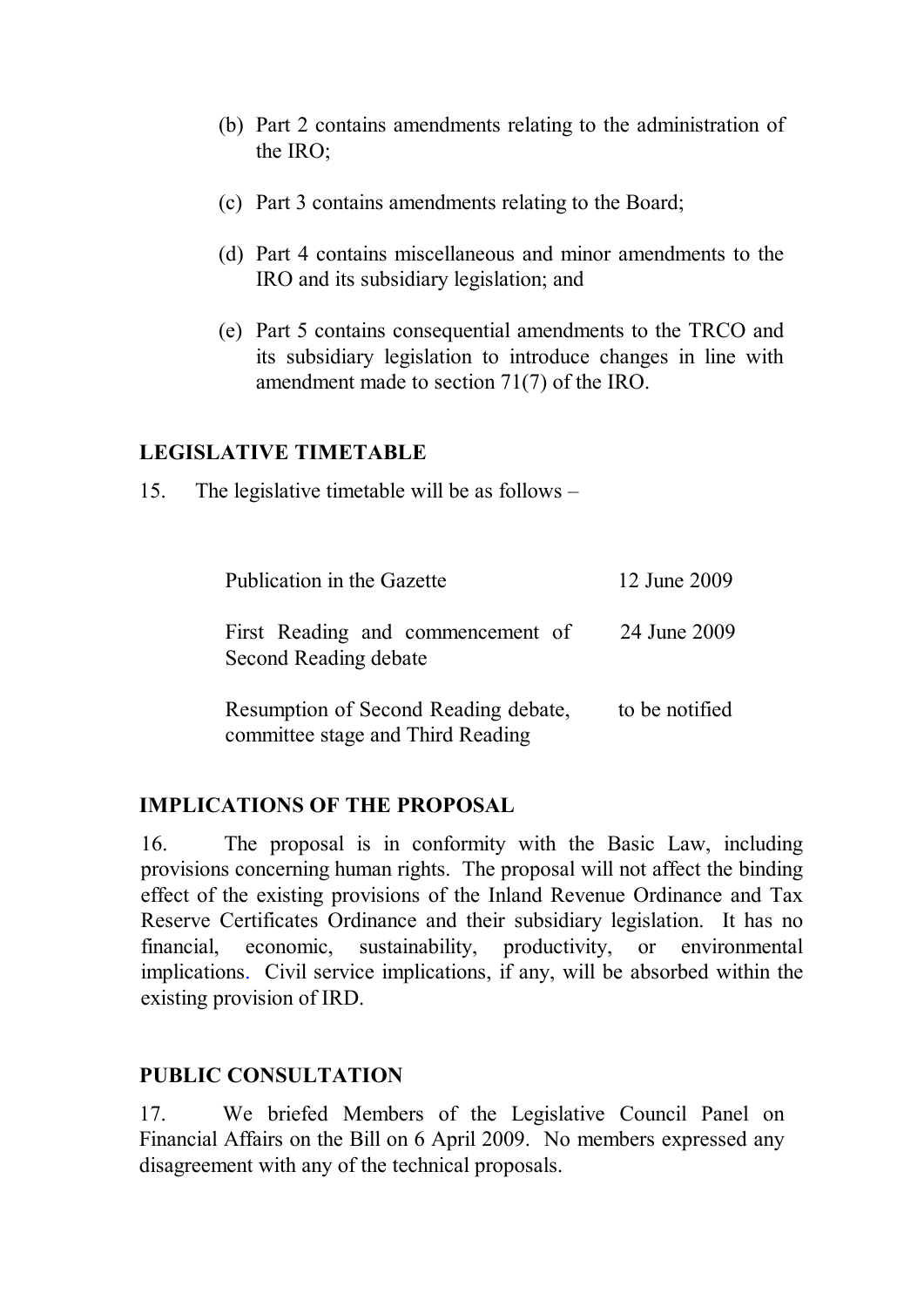## **PUBLICITY**

18. A press release will be issued on 12 June 2009. A spokesman will be available to answer media and public enquiries.

## **ENQUIRY**

19. In case of enquiries about this Brief, please contact Mr Kenneth Cheng, Principal Assistant Secretary for Financial Services and the Treasury (Treasury), at 2810 2370.

**Treasury Branch Financial Services and the Treasury Bureau 10 June 2009**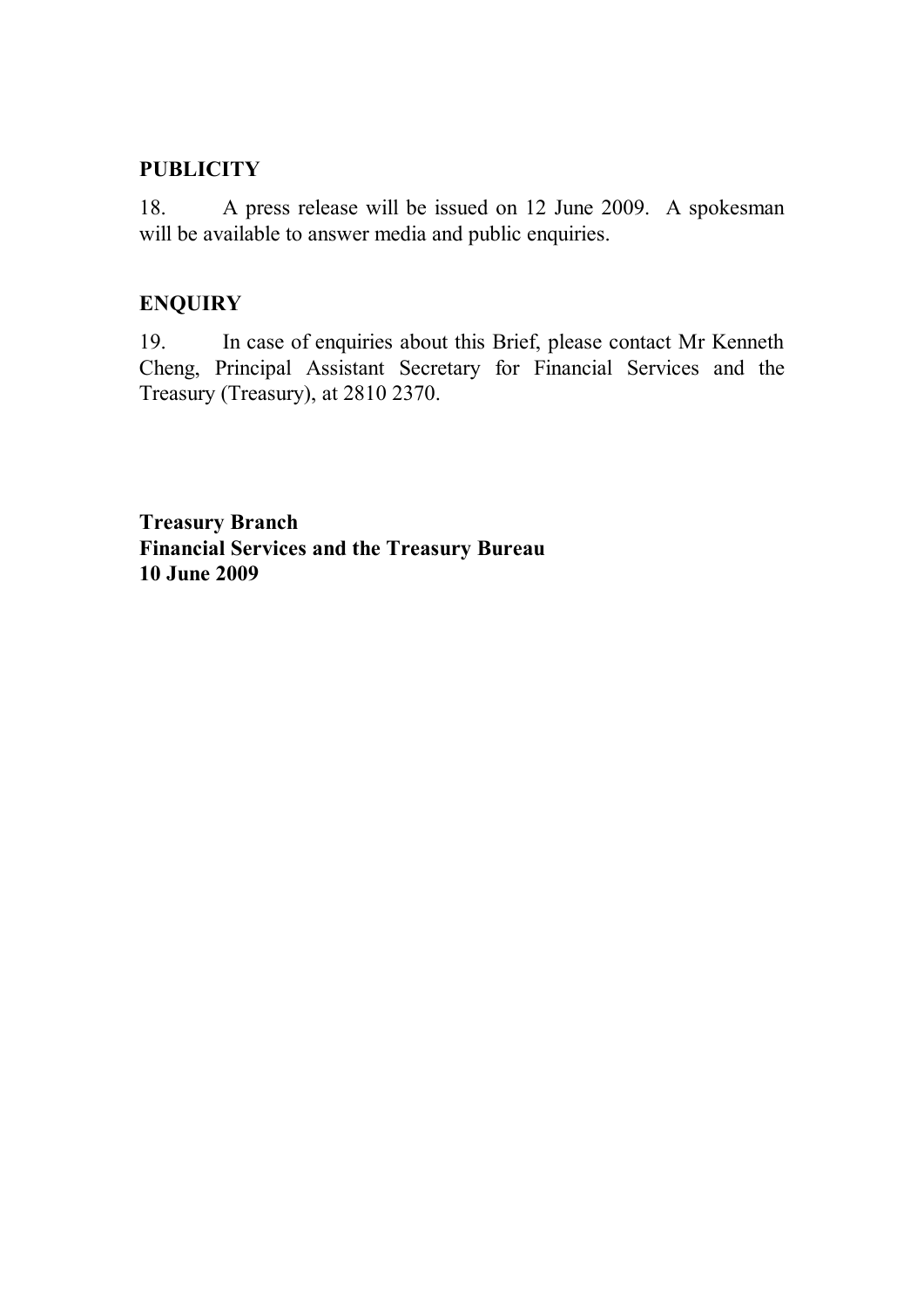# **INLAND REVENUE (AMENDMENT) (NO. 2) BILL 2009**

### **CONTENTS**

Clause Page

## PART 1

### PRELIMINARY

1. [Short title](#page-10-0) 2

### PART 2

### AMENDMENTS RELATING TO ADMINISTRATION OF INLAND REVENUE ORDINANCE

| 2.               | Interpretation                                                                                                     |                             |
|------------------|--------------------------------------------------------------------------------------------------------------------|-----------------------------|
| 3.               | Establishment of Board of Inland Revenue. Power of Chief<br>Executive to appoint a Commissioner and other officers | 4                           |
| $\overline{4}$ . | Ascertainment of chargeable profits                                                                                | 4                           |
| 5.               | Cessation of source of profits in years of assessment commencing on<br>1 April 1975                                | 4                           |
| 6.               | Approved charitable donations (Part IVA)                                                                           | $\overline{4}$              |
| 7.               | Home loan interest                                                                                                 | 5                           |
| 8.               | Power to issue search warrant                                                                                      | $\mathcal{F}_{\mathcal{F}}$ |

#### PART 3

#### AMENDMENTS RELATING TO BOARD OF REVIEW

|    | Constitution of the Board of Review    |  |
|----|----------------------------------------|--|
| 10 | Right of appeal to the Board of Review |  |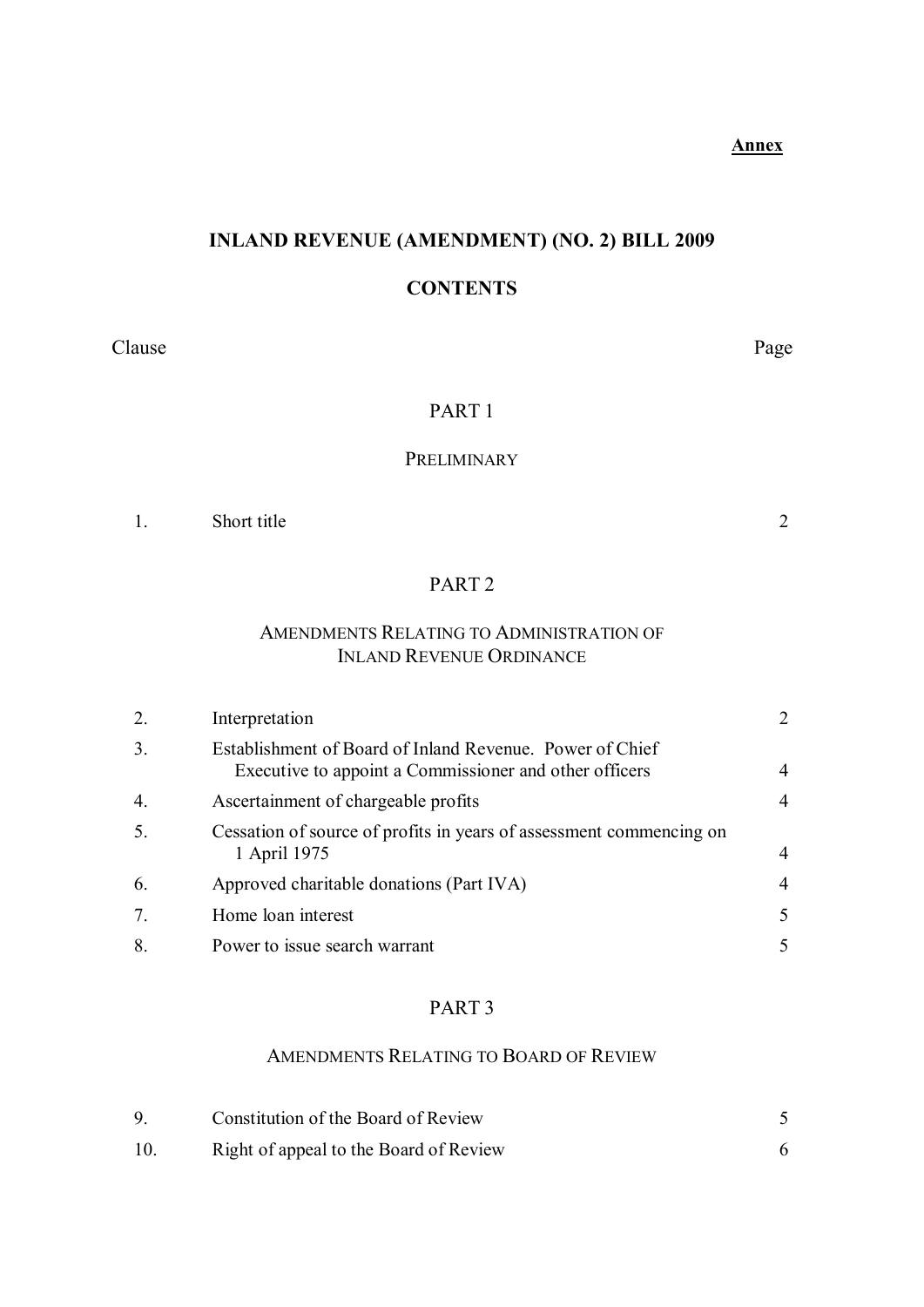#### 11. Section added

| 68A. | Power of Board of Review to correct clerical mistakes |  |
|------|-------------------------------------------------------|--|
|      | and other errors                                      |  |

#### PART 4

### MISCELLANEOUS AND MINOR AMENDMENTS TO INLAND REVENUE ORDINANCE AND ITS SUBSIDIARY **LEGISLATION**

#### **Division 1 – Inland Revenue Ordinance**

| 12. | Provisions regarding payment of tax                                                            | $\tau$ |
|-----|------------------------------------------------------------------------------------------------|--------|
| 13. | Penalties for failure to make returns, making incorrect returns, etc.                          | 8      |
| 14. | Breach of secrecy and other matters to be offences                                             | 8      |
| 15. | Penal provisions relating to fraud, etc.                                                       | 9      |
| 16. | Appeals against assessment to additional tax to Board of Review                                | 10     |
| 17. | <b>Transitional provisions</b>                                                                 | 10     |
| 18. | Allowances                                                                                     | 10     |
| 19. | Schedule 6 amended                                                                             | 10     |
| 20. | Transitional provisions relating to the Inland Revenue (Amendment)<br>$(No. 2)$ Ordinance 1993 | 10     |

#### **Division 2 – Specification of Arrangements (Government of the Kingdom of Belgium Concerning Air Services) (Double Taxation) Order**

21. [Repeal](#page-18-0) 10

#### PART 5

#### CONSEQUENTIAL AMENDMENTS TO TAX RESERVE CERTIFICATES ORDINANCE AND ITS SUBSIDIARY **LEGISLATION**

#### **Division 1 – Tax Reserve Certificates Ordinance**

ii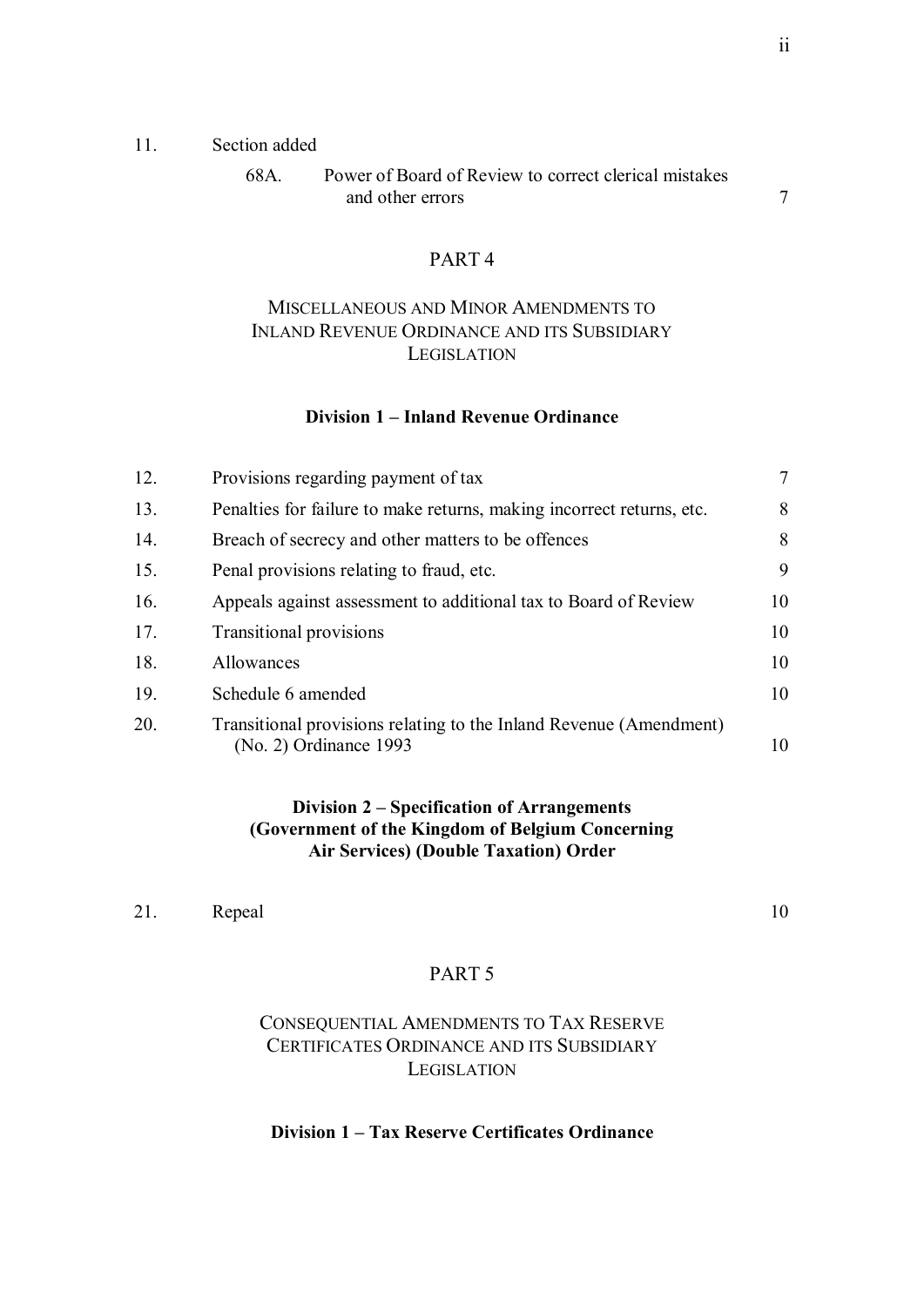| 22. | Power of Commissioner to issue tax reserve certificates and maintain |  |
|-----|----------------------------------------------------------------------|--|
|     | accounts                                                             |  |
|     |                                                                      |  |

### **Division 2 – Tax Reserve Certificates (Fourth Series) Rules**

23. [Schedule 1 amended](#page-19-0) 11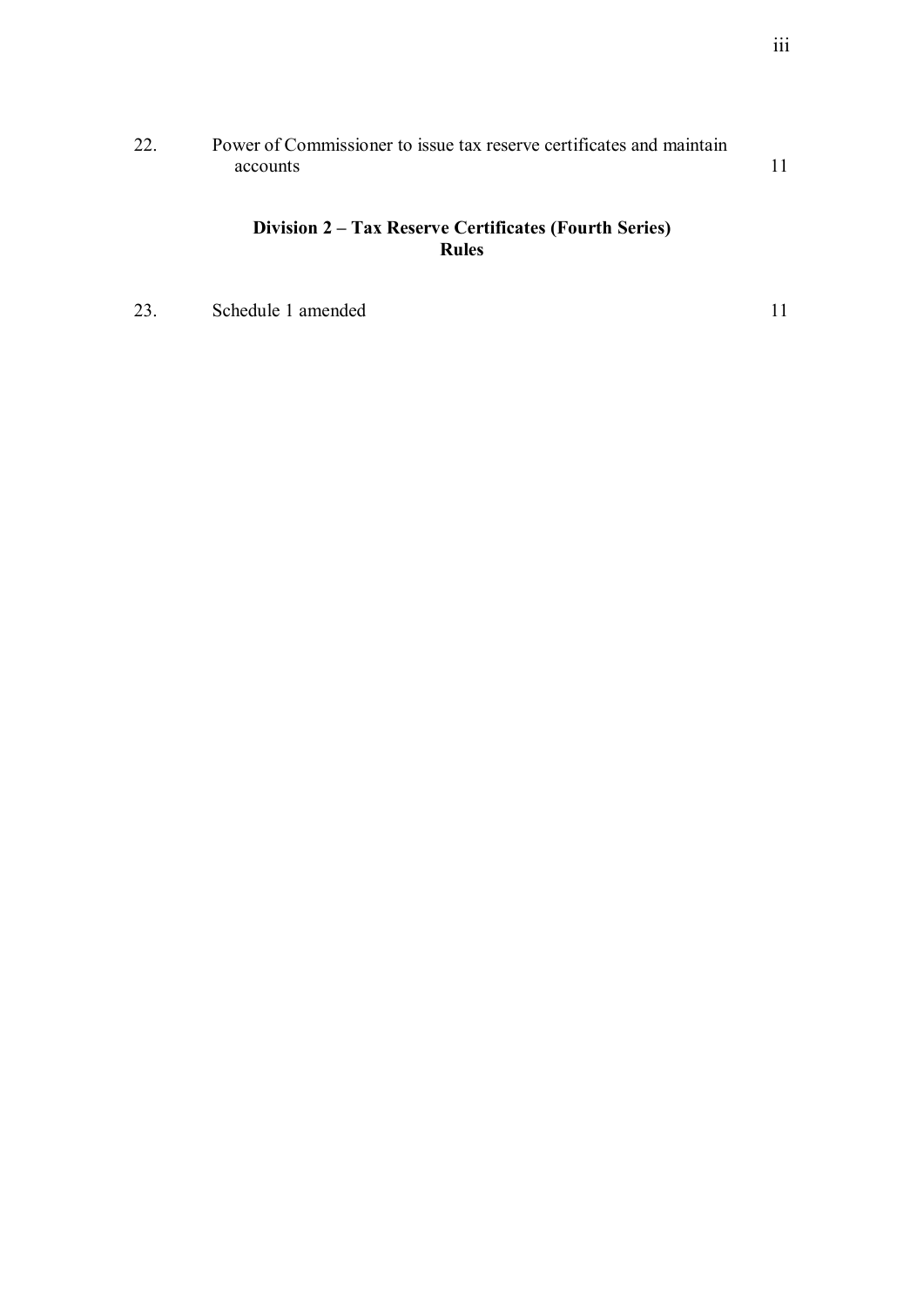### A BILL

### To

Amend the Inland Revenue Ordinance –

- (*a*) to improve the operation of the Board of Review;
- (*b*) to provide for the deduction allowed for interest expenses incurred in the acquisition of prescribed fixed assets and specified machinery or plant;
- (*c*) to enable the Commissioner of Inland Revenue ("the Commissioner") to make a property tax assessment on persons who receive rent on any common parts of any land or building;
- (*d*) to empower an assessor to make an additional assessment of the tax payable in consequence of a taxpayer's revocation of a claim for deduction of home loan interest after the statutory period;
- (*e*) to extend the period within which a prosecution may be instituted for an offence relating to breach of secrecy;
- (*f*) to enable the Commissioner to refund to a taxpayer the balance remaining in the Tax Reserve Certificates accounts without requiring the taxpayer to return the tax reserve certificate to the Commissioner; and
- (*g*) to make minor and textual amendments,

and to make consequential amendments.

Enacted by the Legislative Council.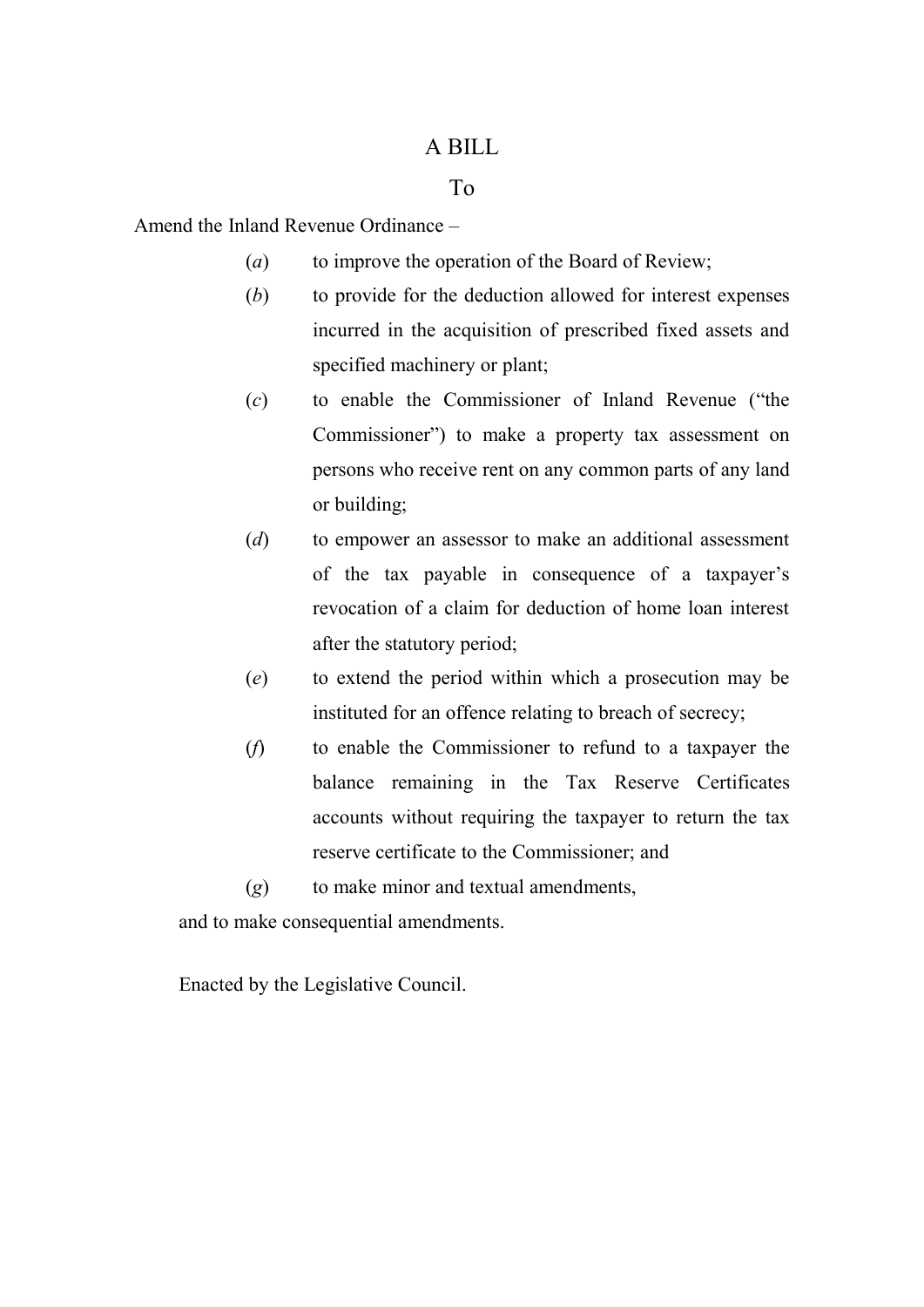## PART 1

#### PRELIMINARY

#### <span id="page-10-0"></span>**1. Short title**

This Ordinance may be cited as the Inland Revenue (Amendment) (No. 2) Ordinance 2009.

### PART 2

### AMENDMENTS RELATING TO ADMINISTRATION OF INLAND REVENUE ORDINANCE

#### **2. Interpretation**

(1) Section 2(1) of the Inland Revenue Ordinance (Cap. 112) is amended by repealing the definition of "owner" and substituting –

> ""owner" (擁有人), in respect of land or buildings or land and buildings, includes –

- (*a*) a person holding the land or buildings or land and buildings directly from the Government;
- (*b*) a beneficial owner;
- (*c*) a tenant for life;
- (*d*) a mortgagor;
- (*e*) a mortgagee in possession;
- (*f*) a person with adverse title to land receiving rent from buildings or other structures erected on that land;
- (*g*) a person who is making payments to a cooperative society registered under the Cooperative Societies Ordinance (Cap. 33)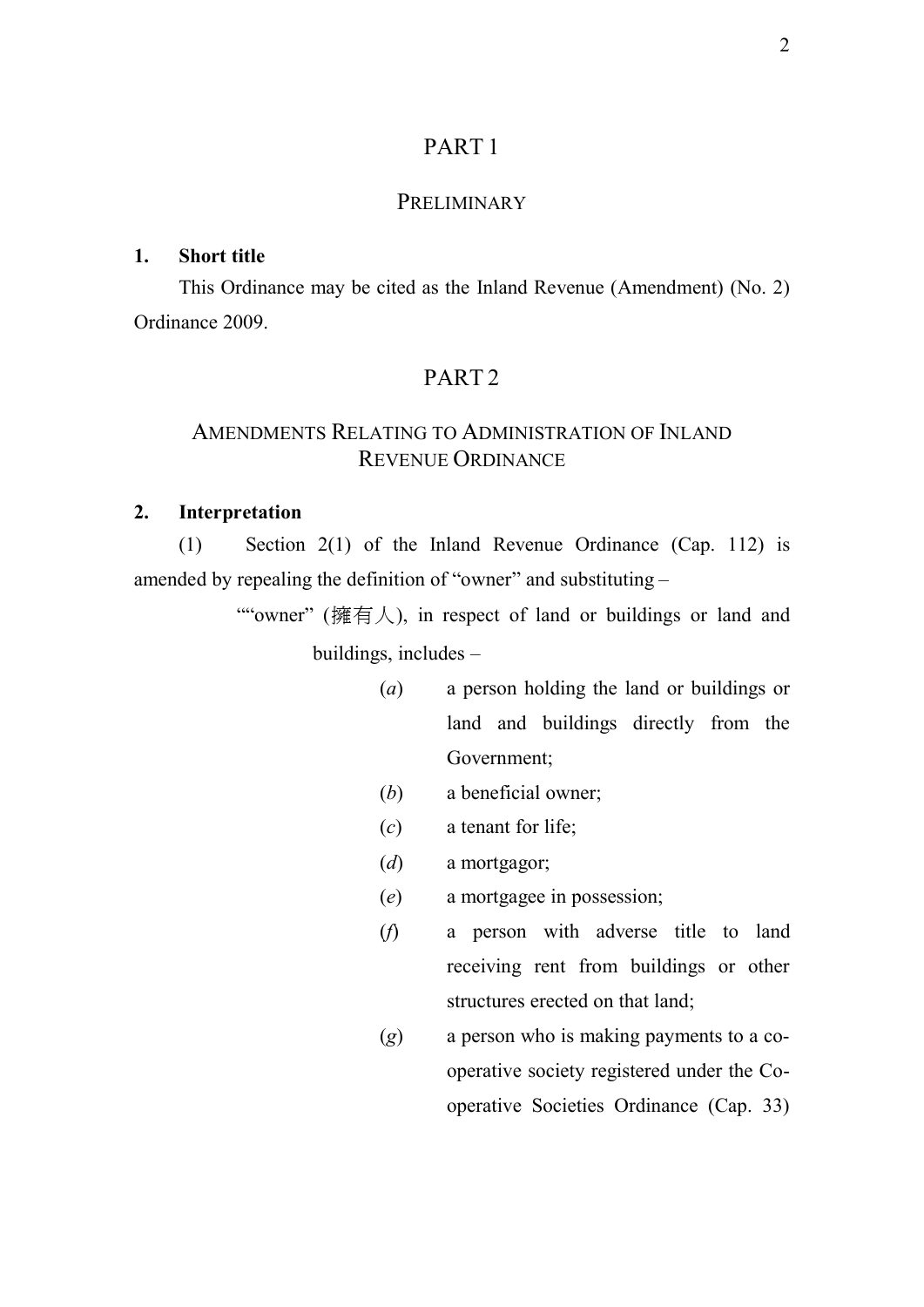for the purpose of the purchase of the land or buildings or land and buildings;

- (*h*) a person who holds land or buildings or land and buildings subject to a ground rent or other annual charge;
- (*i*) (in so far as common parts are concerned) a corporation registered under section 8 of the Building Management Ordinance (Cap. 344) or a person who, on the person's own behalf or on behalf of another person, receives any consideration, in money or money's worth, in respect of the right of use of any common parts solely or with another; and (*j*) an executor of the estate of an owner;".

(2) Section 2(1) is amended by adding  $-$ 

""Board of Review" (稅務上訴委員會) means the Board of Review referred to in section 65;

"common parts" (公用部分), in relation to any land or buildings or land and buildings –

- (*a*) means the whole of the land or buildings or land and buildings, except such parts as have been specified or designated in an instrument registered in the Land Registry as being for the exclusive use, occupation or enjoyment of an owner; and
- (*b*) includes, unless so specified or designated in the instrument mentioned in paragraph (*a*), those parts of a building specified in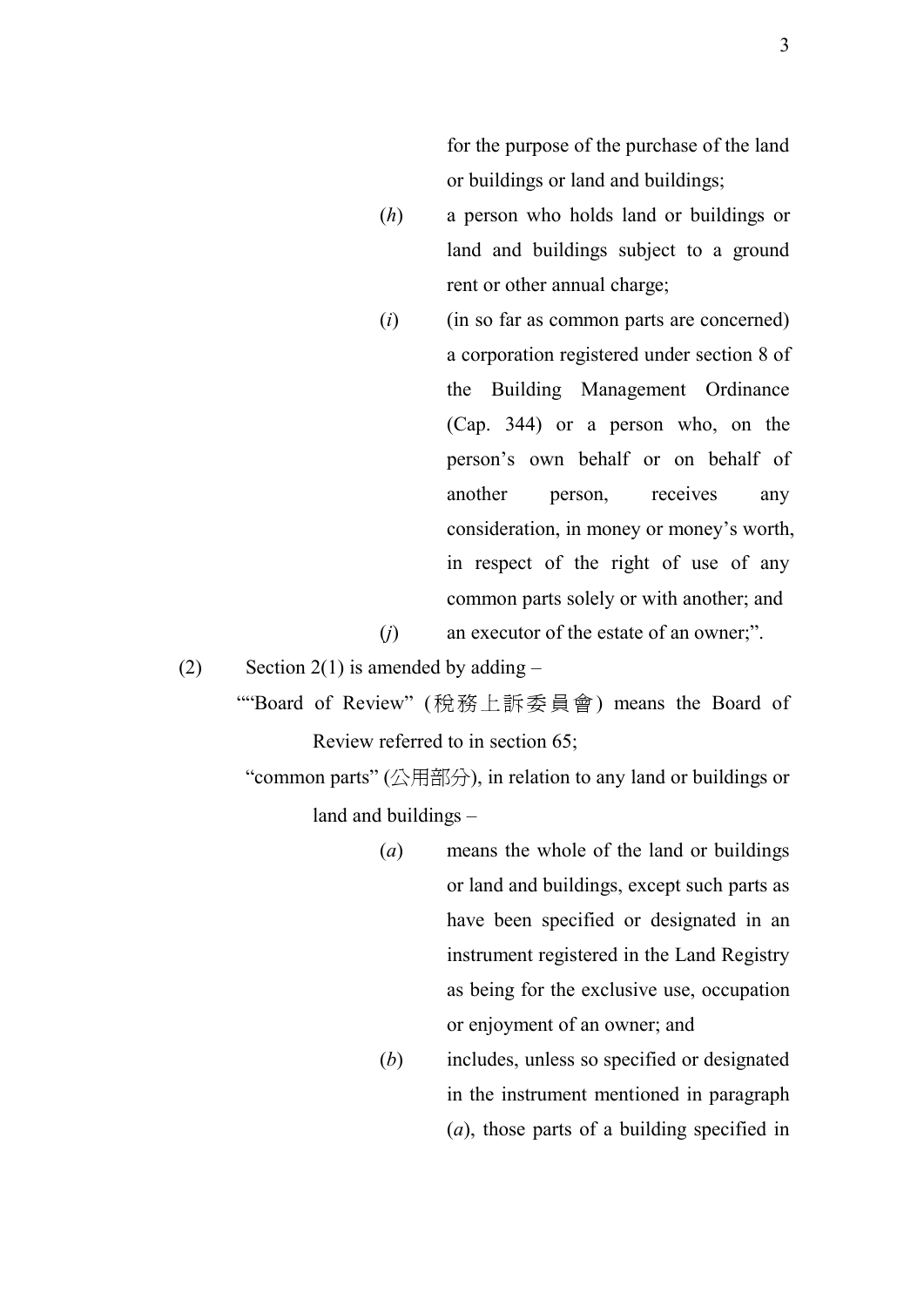Schedule 1 to the Building Management Ordinance (Cap. 344);".

### <span id="page-12-0"></span>**3. Establishment of Board of Inland Revenue. Power of Chief Executive to appoint a Commissioner and other officers**

Section 3(1)(*c*) is amended, in the Chinese text, by repealing "投票所得的 多數票" and substituting "過半數票".

### **4. Ascertainment of chargeable profits**

Section  $16(2)(e)(i)$  is repealed and the following substituted –

- "(i) capital expenditure incurred by the borrower on the provision of
	- (A) any machinery or plant, where the expenditure qualifies for an allowance under Part VI;
	- (B) any machinery or plant for research and development, where the expenditure may be deducted under section 16B;
	- (C) a prescribed fixed asset (as defined in section 16G(6)), where the expenditure may be deducted under section 16G; or
	- (D) any environmental protection machinery (as defined in section  $16H(1)$ , where the expenditure may be deducted under section 16I; or".

## **5. Cessation of source of profits in years of assessment commencing on 1 April 1975**

Section 18D(2) is amended, in the proviso, by repealing ", subject to subsection  $(3)$ ,".

## **6. Approved charitable donations (Part IVA)**

Section 26C(1) is amended, in the Chinese text, by repealing " $\overline{\mathcal{A}}$  \[\frac{\frac{\frac{\frac{\frac{\frac{\frac{\frac{\frac{\frac{\frac{\frac{\frac{\frac{\frac{\frac{\frac{\frac{\frac{\frac{\frac{\frac{\frac{\frac{\ substituting "不少於".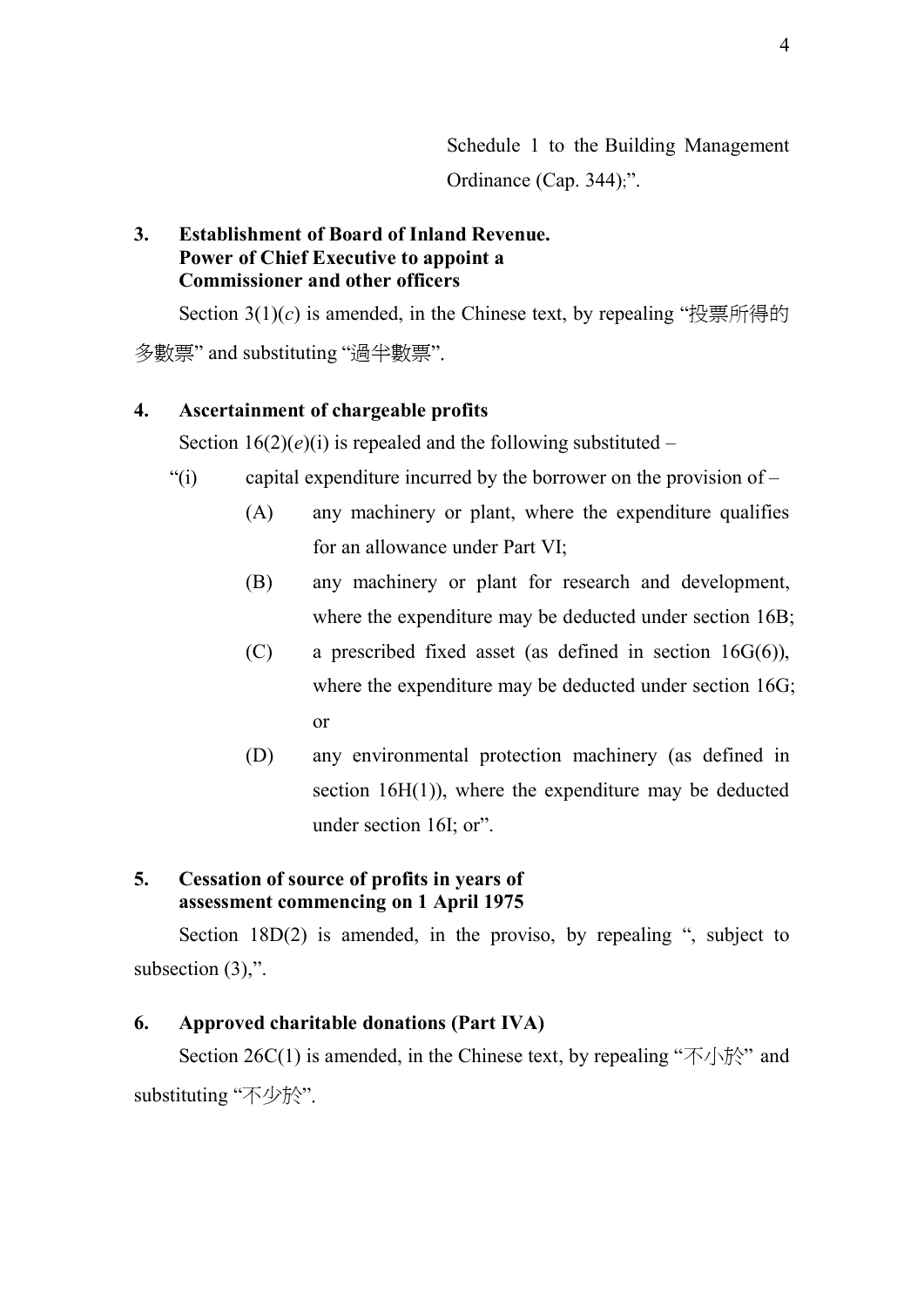#### <span id="page-13-0"></span>**7. Home loan interest**

Section 26E is amended by adding –

"(6A) If a person revokes a claim under subsection (6) after 6 years from the expiration of the year of assessment to which the claim relates, an assessor may, within 2 years after the revocation, make an additional assessment of the tax payable in consequence of the revocation and for this purpose, section  $60(1)$  applies to the additional assessment as if it were an assessment made under that section.".

#### **8. Power to issue search warrant**

Section 51B(4) is amended by repealing "shall be guilty of an offence: Penalty a fine at level 3" and substituting "commits an offence and is liable on conviction to a fine at level 3".

### PART 3

### AMENDMENTS RELATING TO BOARD OF REVIEW

#### **9. Constitution of the Board of Review**

(1) Section 65(1) of the Inland Revenue Ordinance (Cap. 112) is amended by adding "and determining" after "hearing".

(2) Section  $65(4)$  is repealed and the following substituted –

"(4) For the purpose of hearing and determining an appeal –

- (*a*) the Board comprises 3 or more members of the panel as follows –
	- (i) the chairman or a deputy chairman nominated by the chairman; and
	- (ii) at least 2 more members of the panel nominated by the chairman;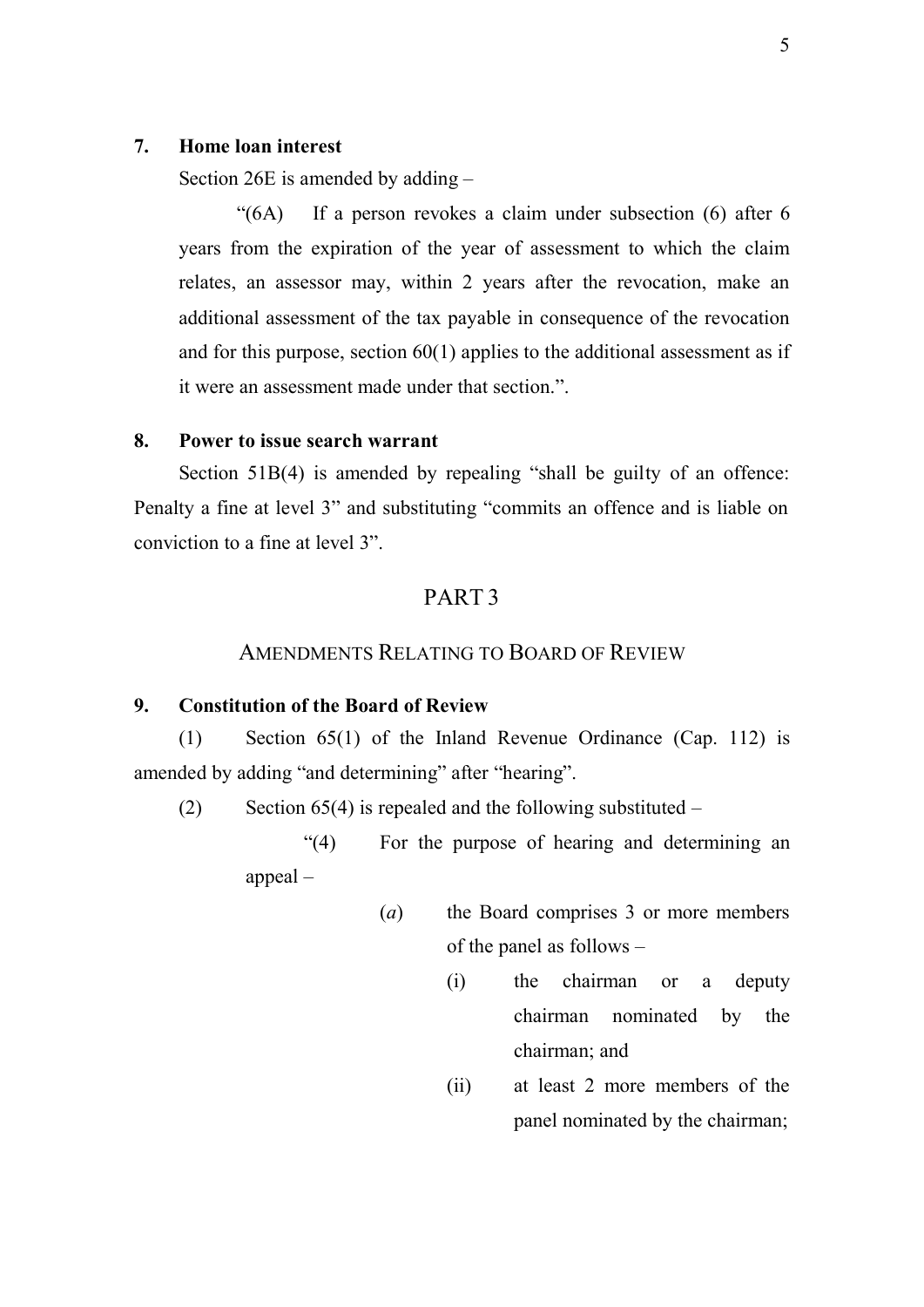- <span id="page-14-0"></span>(*b*) the member mentioned in paragraph  $(a)(i)$ is to preside at the hearing;
- (*c*) the clerk must summon the members mentioned in paragraph (*a*)(i) and (ii) to attend meetings of the Board at which the appeal is to be heard;
- (*d*) the quorum for a meeting of the Board hearing the appeal is 3 members; and
- (*e*) a matter arising at a meeting of the Board is determined by a majority of votes of the members present and voting on the matter and, if there is an equality of votes, the member presiding has a casting vote in addition to his or her original vote.".

(3) Section  $65(7)$  is repealed and the following substituted –

"(7) If a person ceases to be the chairman, a deputy chairman or a member of the panel and, at the time of that event, the person is or has been involved in the hearing or determination of an appeal by the Board, that person may continue to –

- (*a*) hear and determine the appeal; or
- (*b*) perform any other function as a member of the Board in relation to the appeal in accordance with section  $68(2C)$  or  $69(1)$ or (5) until the appeal is finally disposed of by the Board.".

#### **10. Right of appeal to the Board of Review**

Section 66(1A) is amended by repealing "This subsection shall apply to an appeal relating to any assessment in respect of which notice of assessment is given on or after 1 April 1971.".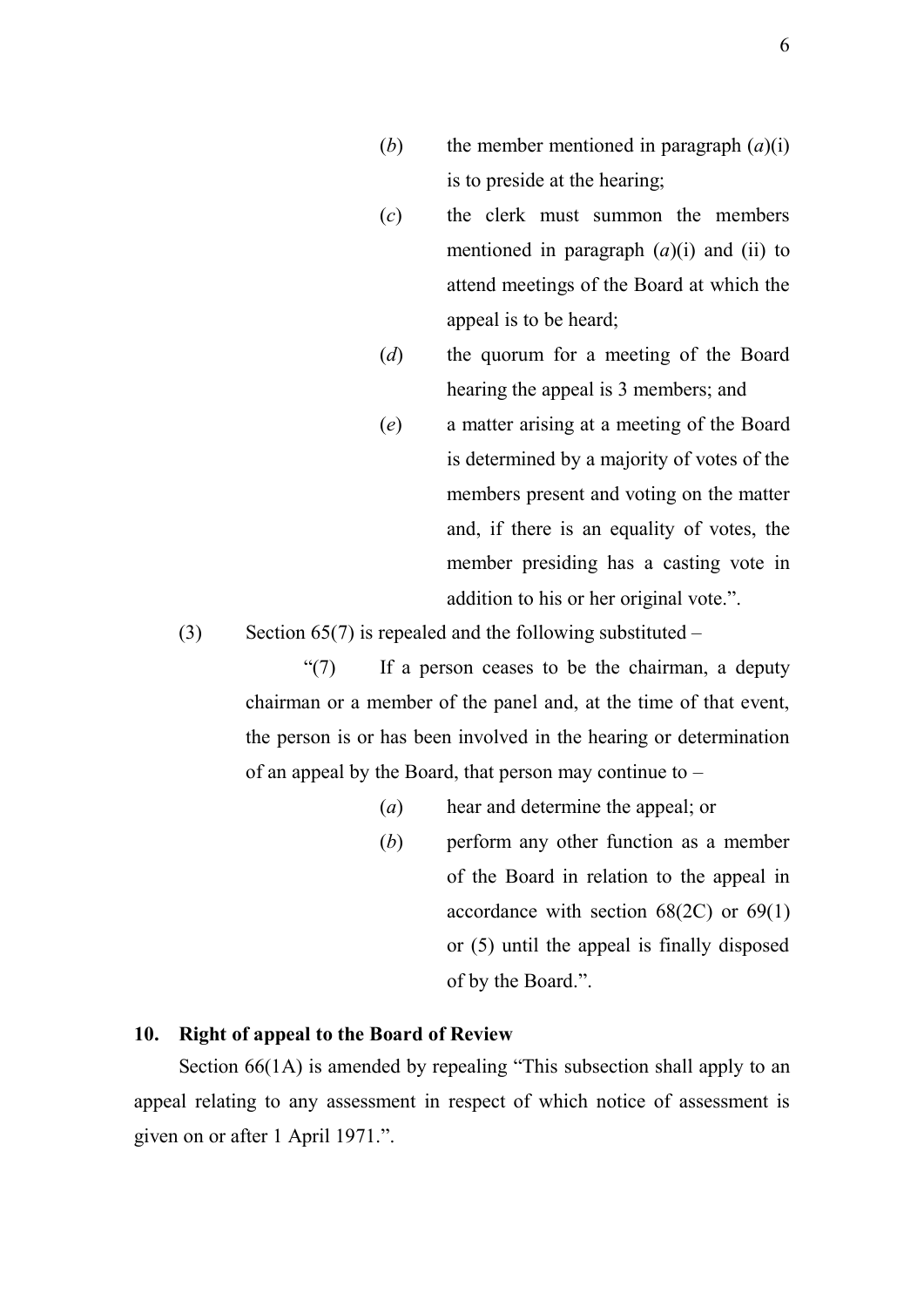#### <span id="page-15-0"></span>**11. Section added**

The following is added –

### "**68A. Power of Board of Review to correct clerical mistakes and other errors**

The Board of Review may correct –

- (*a*) any clerical mistake in any decision of the Board made in relation to an appeal; or
- (*b*) any error in any decision of the Board arising from any accidental slip or omission.".

# PART 4

# MISCELLANEOUS AND MINOR AMENDMENTS TO INLAND REVENUE ORDINANCE AND ITS SUBSIDIARY LEGISLATION

### **Division 1 – Inland Revenue Ordinance**

### **12. Provisions regarding payment of tax**

(1) Section 71(7)(*d*) of the Inland Revenue Ordinance (Cap. 112) is amended by repealing everything after "under paragraph (*c*)," and substituting –

"the Commissioner must repay to the holder of the certificate –

- (i) the principal value represented by the certificate or part of the certificate; and
- (ii) the interest on that value, calculated in accordance with the rules from the date of issue of the certificate to the date of the final determination of the objection or appeal; and".

(2) Section 71(11) is amended by repealing "the rate fixed by the Chief Justice by notice in the Gazette under section 50" and substituting "the rate determined by the Chief Justice by order under section 50(1)(*b*)".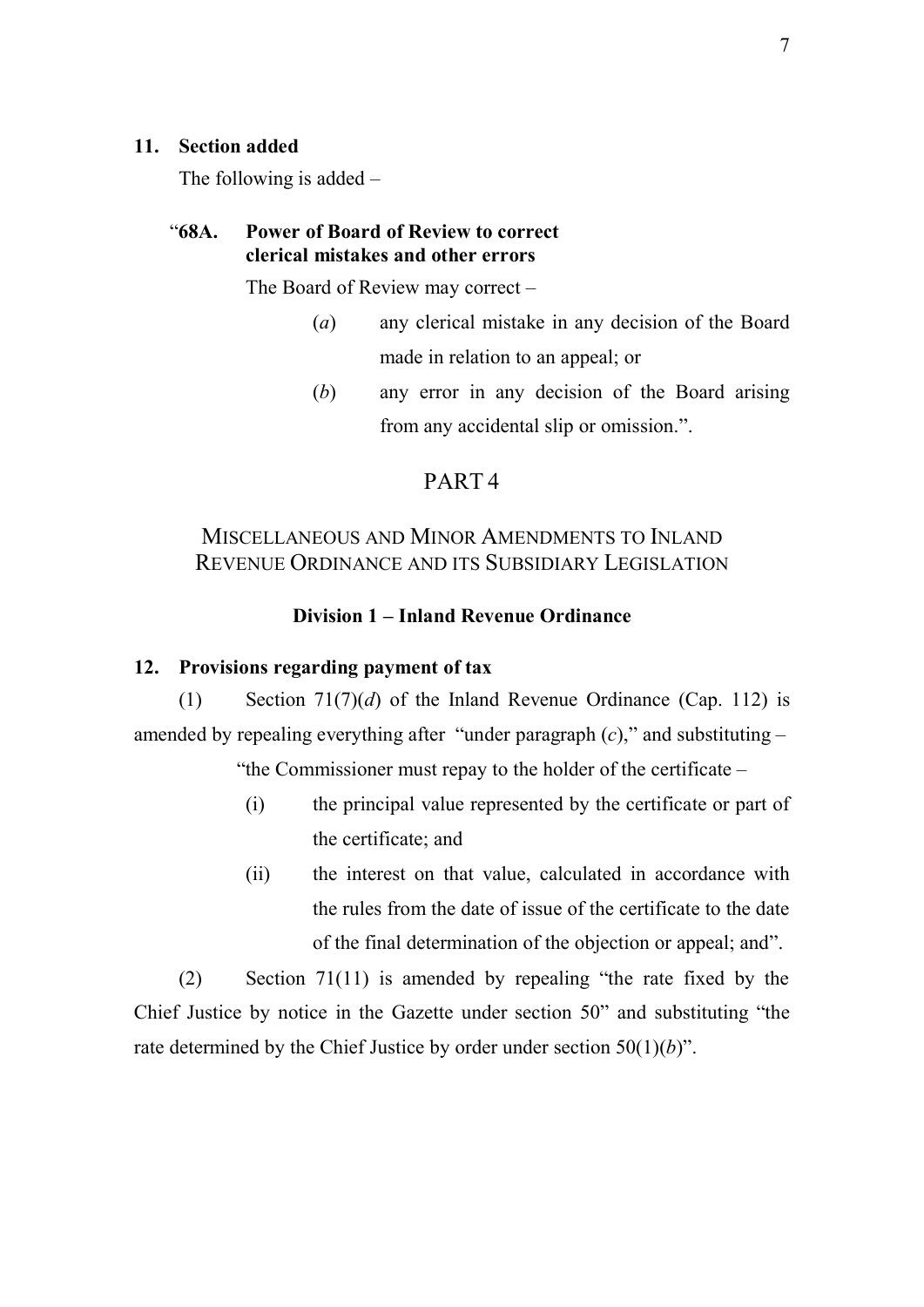### <span id="page-16-0"></span>**13. Penalties for failure to make returns, making incorrect returns, etc.**

(1) Section 80(1) is amended by repealing "shall be guilty of an offence: Penalty a fine at level 3" and substituting "commits an offence and is liable on conviction to a fine at level 3".

(2) Section 80(1A) is amended by repealing "shall be guilty of any offence: Penalty a fine at level 6" and substituting "commits an offence and is liable on conviction to a fine at level 6".

(3) Section 80(1AB) is amended by repealing "shall be guilty of an offence: Penalty a fine at level 3" and substituting "commits an offence and is liable on conviction to a fine at level 3".

(4) Section 80(2) is amended by repealing "shall be guilty of an offence: Penalty a fine at level 3" and substituting "commits an offence and is liable on conviction to a fine at level 3".

(5) Section 80(2B) is amended by repealing "shall be guilty of an offence: Penalty a fine at level 4" and substituting "commits an offence and is liable on conviction to a fine at level 4".

(6) Section 80(2C) is amended by repealing "shall be guilty of an offence: Penalty a fine at level 6" and substituting "commits an offence and is liable on conviction to a fine at level 6".

### **14. Breach of secrecy and other matters to be offences**

(1) Section 81 is amended by renumbering it as section 81(1).

(2) Section 81(1) is amended by repealing "shall be guilty of an offence: Penalty a fine at level 5" and substituting "commits an offence and is liable on conviction to a fine at level 5".

(3) Section 81 is amended by adding –

"(2) Proceedings in respect of an offence under this section must not be commenced after 6 years from the commission of the offence.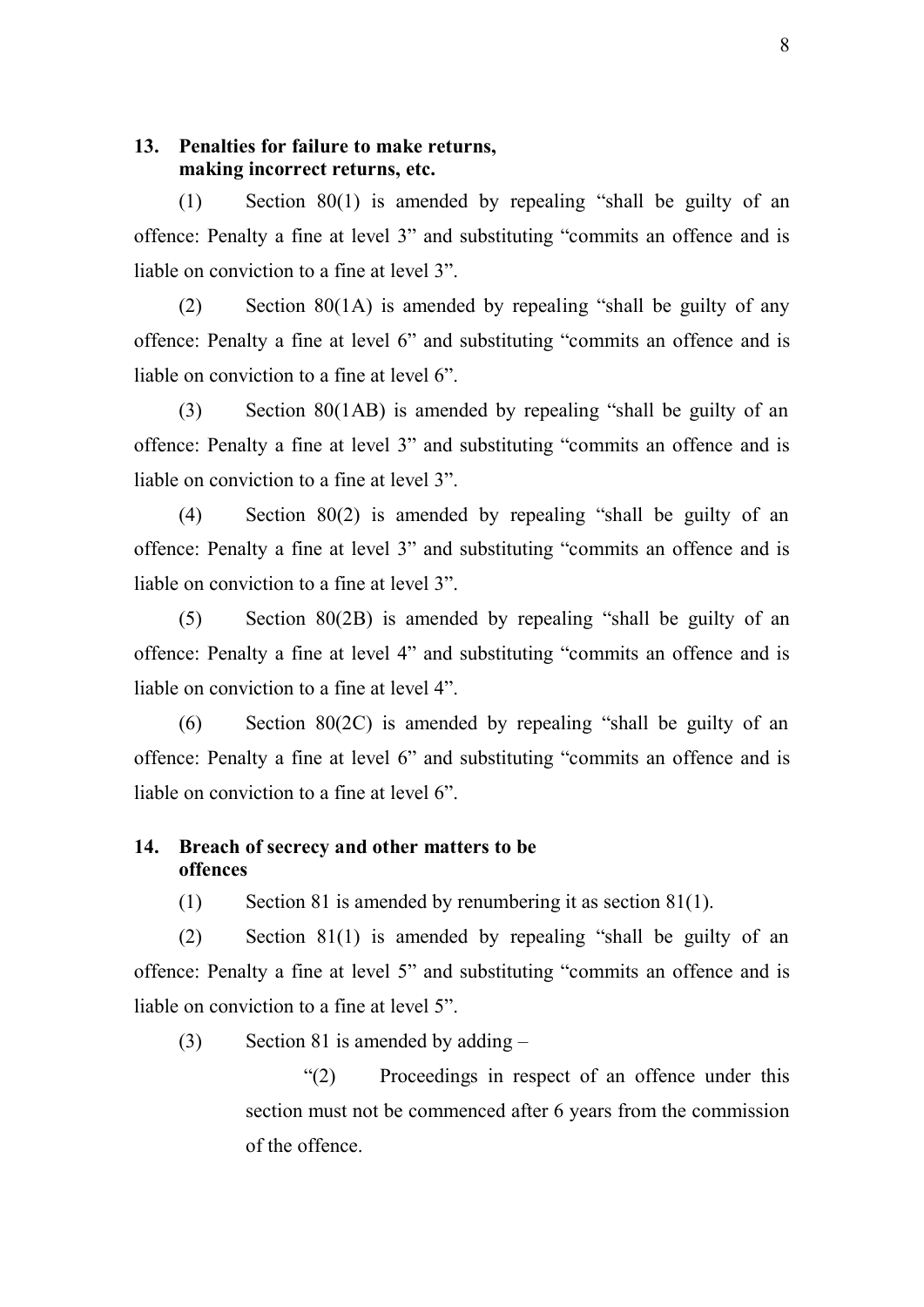<span id="page-17-0"></span>(3) Subsection (2) applies only to an offence committed on or after the commencement of the Inland Revenue (Amendment) (No. 2) Ordinance 2009 ( of 2009).".

### **15. Penal provisions relating to fraud, etc.**

(1) Section 82(1) is amended by repealing everything after paragraph (*g*) and substituting –

"commits an offence.".

(2) Section 82 is amended by adding  $-$ 

"(1A) A person who commits an offence under subsection  $(1)$  is liable –

- (*a*) on summary conviction to
	- (i) a fine at level 3;
	- (ii) a further fine of treble the amount of tax which has been undercharged in consequence of the offence or which would have been undercharged if the offence has not been detected; and
	- (iii) imprisonment for 6 months; and

(*b*) on indictment to –

- (i) a fine at level 5;
- (ii) a further fine of treble the amount of tax which has been undercharged in consequence of the offence or which would have been undercharged if the offence has not been detected; and
- (iii) imprisonment for 3 years.".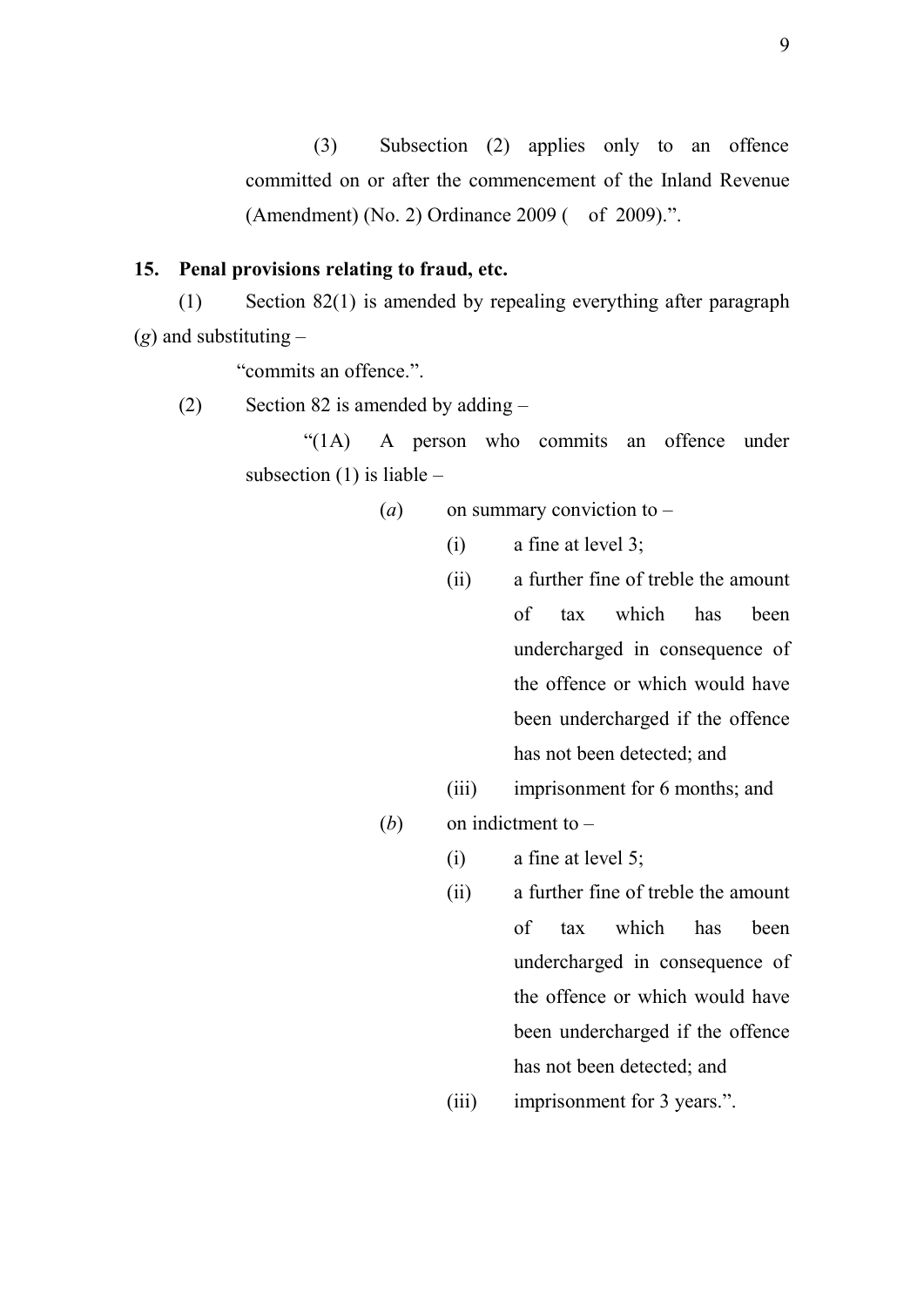### <span id="page-18-0"></span>**16. Appeals against assessment to additional tax to Board of Review**

Section 82B(3) is amended by adding "68A," after "68,".

### **17. Transitional provisions**

(1) Section  $89(2)(a)$  is amended by repealing "; and " and substituting a full stop.

(2) Section  $89(2)(b)$  is repealed.

### **18. Allowances**

Schedule 4 is amended, under the subheading "For the years of assessment 1998/99 to 2002/03 inclusive", in the second column, by repealing "or percentage".

### **19. Schedule 6 amended**

Item 9 of Part II of Schedule 6 is repealed and the following substituted –

"9. The Council of Europe Development Bank (formerly known as The Council of Europe Social Development Fund).".

### **20. Transitional provisions relating to the Inland Revenue (Amendment) (No. 2) Ordinance 1993**

Schedule 7 is repealed.

### **Division 2 – Specification of Arrangements (Government of the Kingdom of Belgium Concerning Air Services) (Double Taxation) Order**

### **21. Repeal**

The Specification of Arrangements (Government of the Kingdom of Belgium Concerning Air Services) (Double Taxation) Order (Cap. 112 sub. leg. U) is repealed.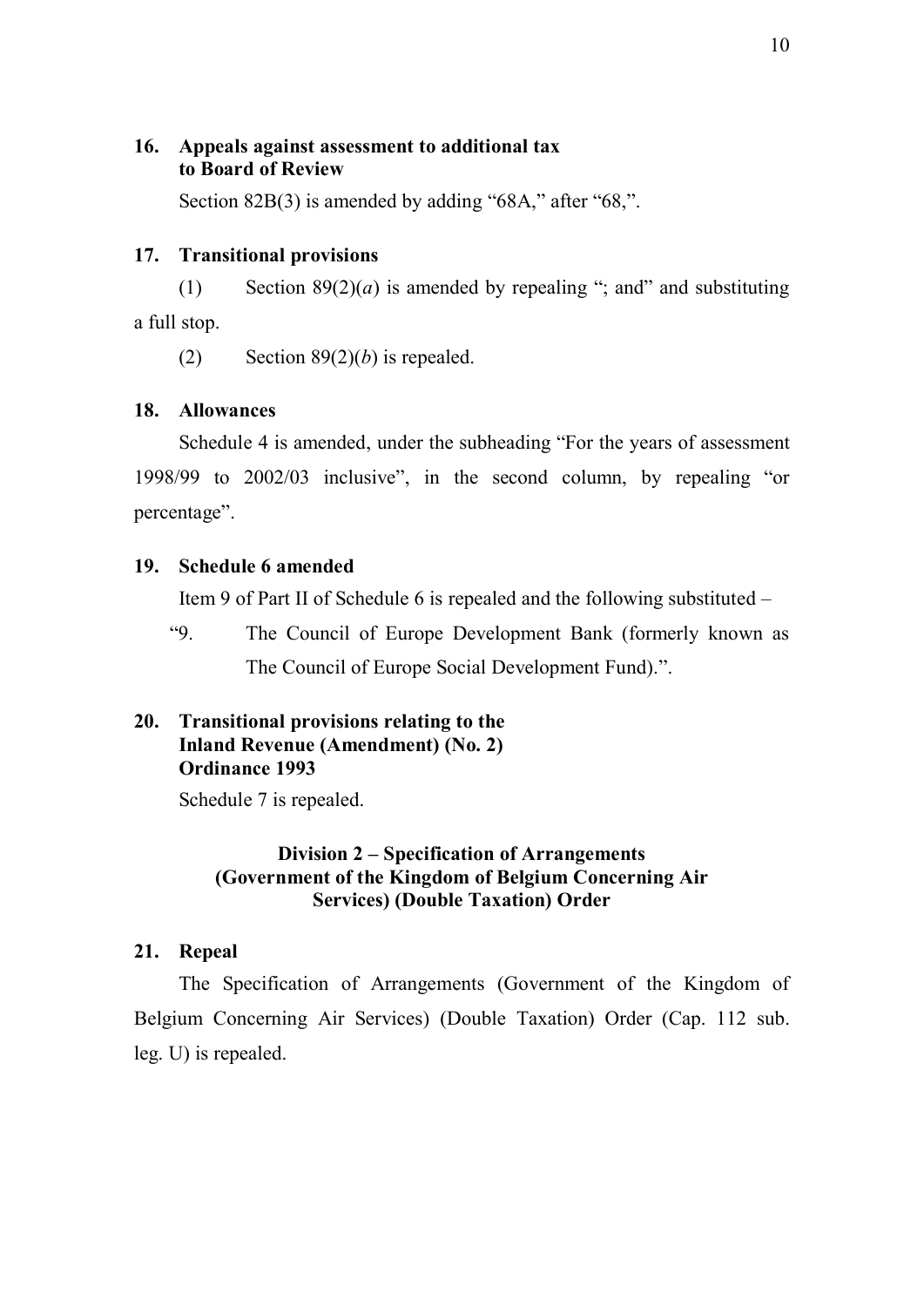## PART 5

# <span id="page-19-0"></span>CONSEQUENTIAL AMENDMENTS TO TAX RESERVE CERTIFICATES ORDINANCE AND ITS SUBSIDIARY **LEGISLATION**

#### **Division 1 – Tax Reserve Certificates Ordinance**

#### **22. Power of Commissioner to issue tax reserve certificates and maintain accounts**

(1) Section 3(1A) of the Tax Reserve Certificates Ordinance (Cap. 289) is repealed and the following substituted –

> $\mathcal{L}(1)$  If a person applies for the purchase of a certificate other than pursuant to the proviso to section 71(2) of the Inland Revenue Ordinance (Cap. 112), the person ("applicant") must make an application to the Commissioner for an account to be maintained in the applicant's name unless an account is already being maintained in the applicant's name.".

(2) Section 3(1AB) is repealed and the following substituted  $-$ 

"(1AB) If an account is maintained in the name of an applicant, the Commissioner, for each payment received from the applicant for the purchase of a certificate in the circumstances mentioned in subsection (1A), must make an entry in the account instead of issuing a certificate for the payment.".

#### **Division 2 – Tax Reserve Certificates (Fourth Series) Rules**

#### **23. Schedule 1 amended**

Schedule 1 to the Tax Reserve Certificates (Fourth Series) Rules (Cap. 289 sub. leg. A) is amended, in Form 2, in the second paragraph of the "*REVERSE OF FORM*" –

> (*a*) in subparagraph (*b*), by repealing "; and/or" and substituting a full stop;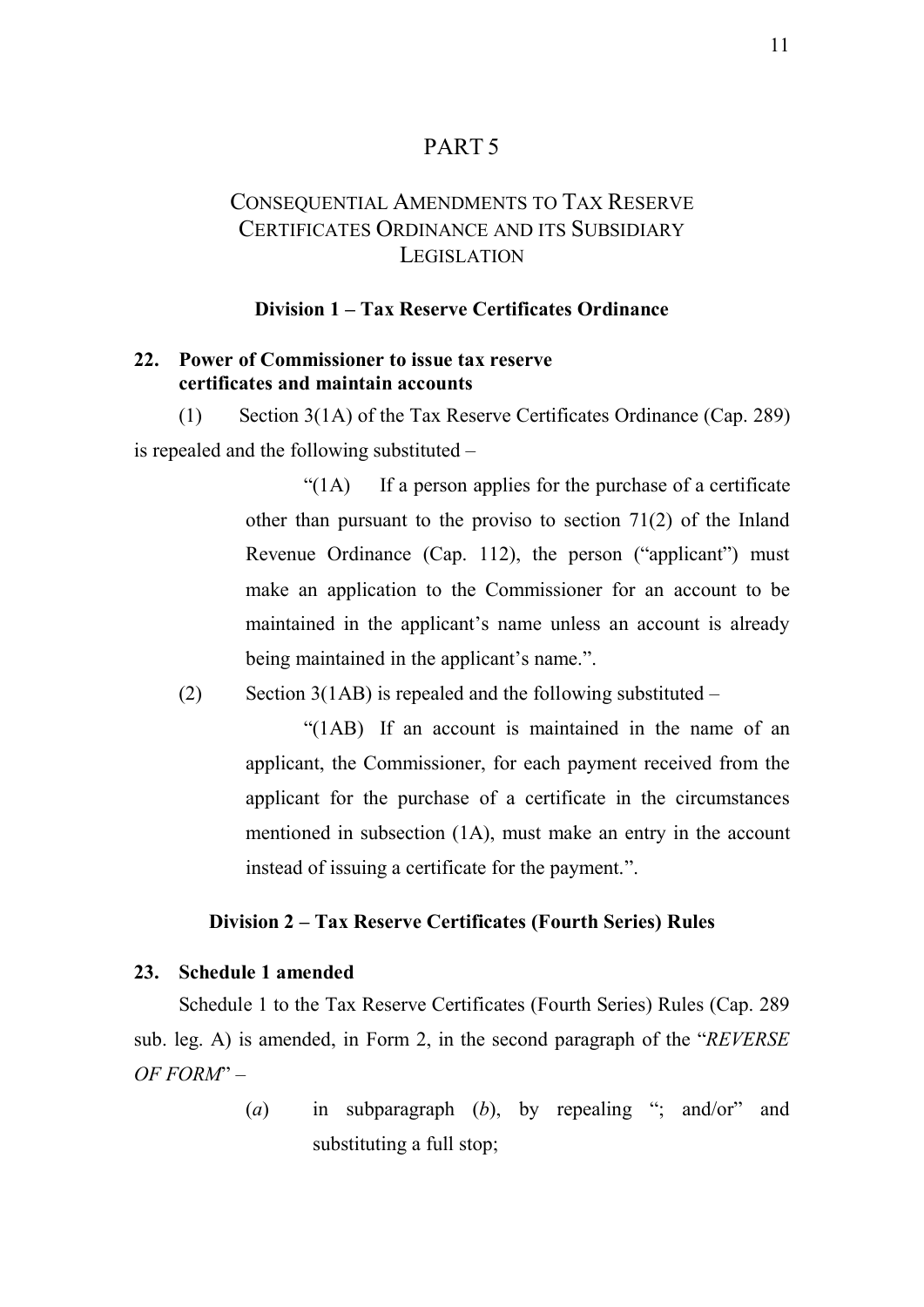(*b*) by repealing subparagraph (*c*).

#### **Explanatory Memorandum**

The object of this Bill is to amend the Inland Revenue Ordinance (Cap. 112) ("the Ordinance") to improve the operation of the Board of Review and the administration of the Ordinance. The Bill contains 5 parts.

2. Part 1 provides for the short title of the Bill (when enacted).

3. The Bill contains no commencement clause. The Bill (when enacted) will come into operation on the day on which it is published in the Gazette.

4. Part 2 contains amendments relating to the administration of the Ordinance –

- (*a*) Clause 2 adds the definitions of "Board of Review" and "common parts" to section 2(1) of the Ordinance. The clause also amends the definition of "owner".
- (*b*) Clause 3 amends the Chinese text of section 3(1)(*c*) of the Ordinance to improve the Chinese rendition of "a majority of votes".
- (*c*) Clause 4 amends section 16(2)(*e*) of the Ordinance to allow for the deduction from assessable profits interest payable on capital expenditure incurred on the provision of machinery or plant for research and development, prescribed fixed assets and environmental protection machinery.
- (*d*) Clause 5 removes certain obsolete wording from section 18D(2) of the Ordinance.
- (*e*) Clause 6 rectifies a minor error in the Chinese text of section 26C(1) of the Ordinance.
- (*f*) Clause 7 amends section 26E of the Ordinance to empower an assessor to make an additional assessment of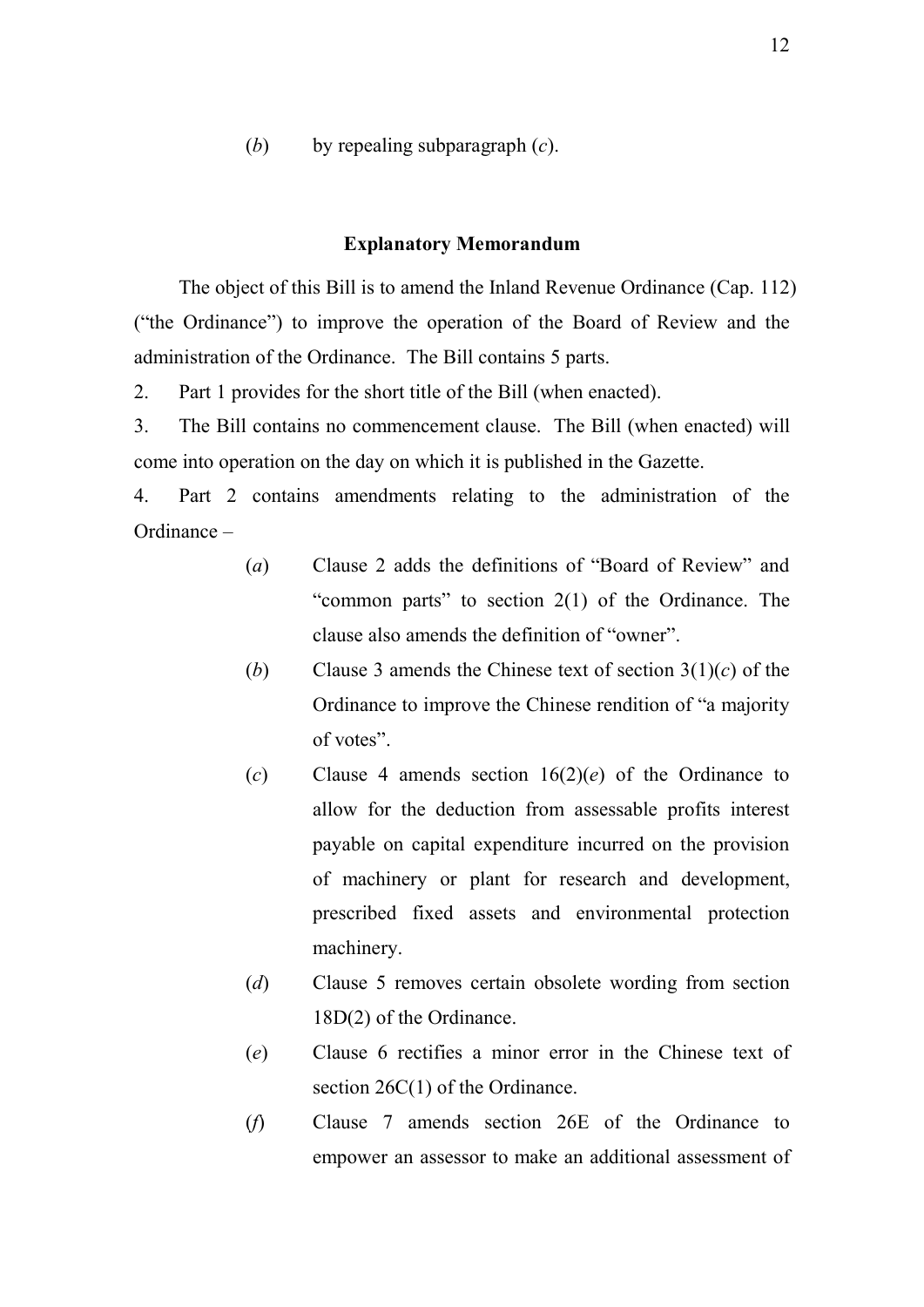the tax payable in consequence of a taxpayer's revocation of a claim for deduction of home loan interest after the statutory period of 6 years provided under section 60(1) of the Ordinance. The power may be exercised within 2 years of the revocation of the claim.

- (*g*) Clause 8 amends section 51B of the Ordinance to align the drafting style with the current drafting style of offence provisions.
- 5. Part 3 contains amendments relating to the Board of Review
	- (*a*) Clause 9 amends section 65(4) of the Ordinance to empower the chairman of the Board of Review (instead of the Chief Secretary for Administration) to nominate members to attend meetings of the Board at which appeals are to be heard. That clause also amends section 65(7) of the Ordinance to empower a person who ceases to be the chairman, a deputy chairman or a member of the panel to continue to perform certain functions relating to an appeal that the person was involved before, that is  $-$ 
		- (i) to review and set aside an order for dismissal of an appeal and proceed to hear the appeal under section 68(2C) of the Ordinance;
		- (ii) to consider an application by an appellant or the Commissioner of Inland Revenue ("the Commissioner") requiring the Board to state a case on a question of law for the opinion of the Court of First Instance under the proviso to section 69(1) of the Ordinance; and
		- (iii) if the Court of First Instance remits the stated case to the Board under section 69(5) of the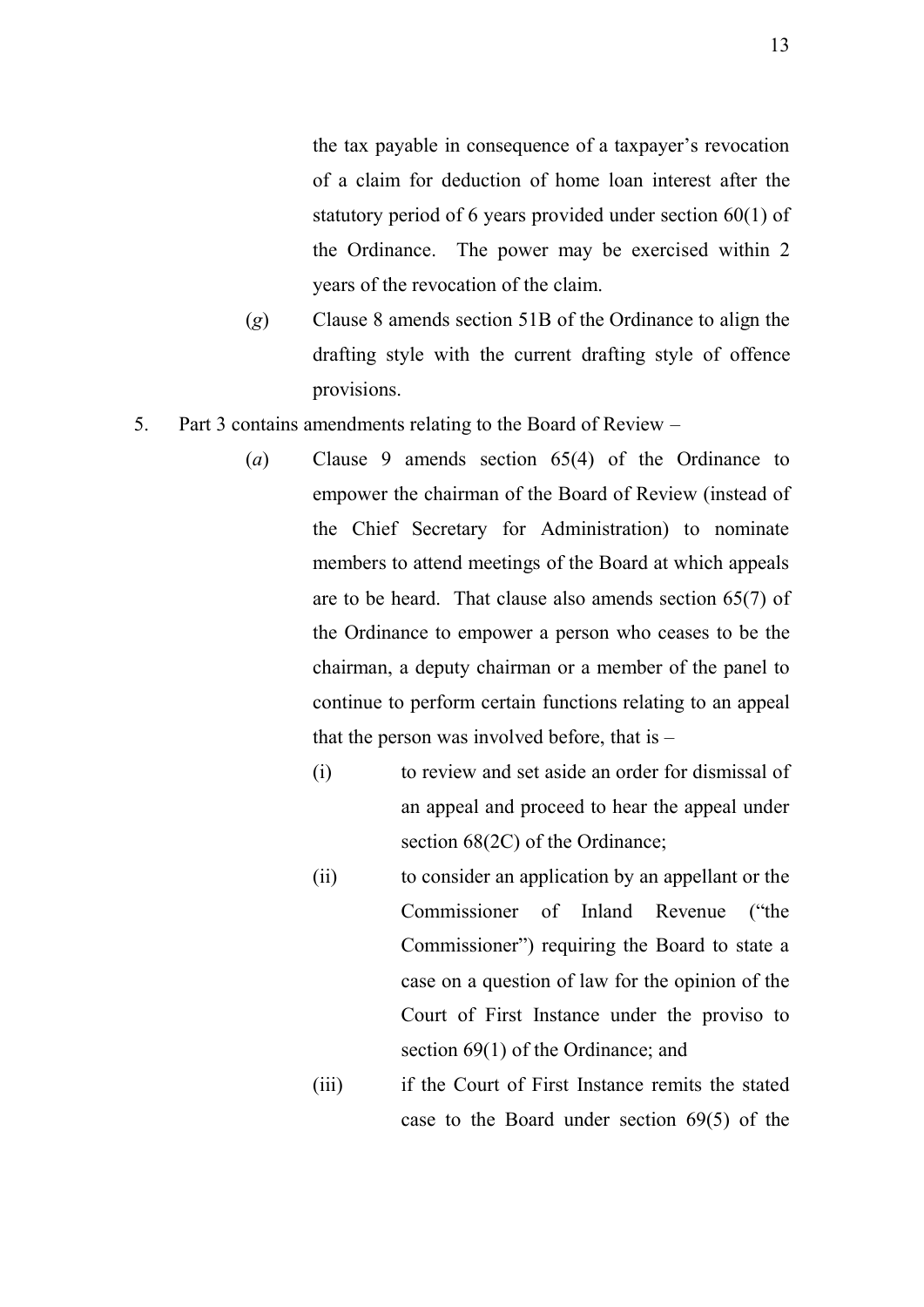Ordinance, to revise the assessment as the opinion of the court may require.

- (*b*) Clause 10 repeals an obsolete provision in section 66(1A) of the Ordinance.
- (*c*) Clause 11 adds a new section 68A to the Ordinance. New section 68A empowers the Board of Review to correct clerical mistakes or other errors (arising from any accidental slip or omission) in the decisions of the Board.

6. Part 4 contains miscellaneous and minor amendments to the Ordinance and its subsidiary legislation –

- (*a*) Clause 12 amends section 71(7)(*d*) of the Ordinance to empower the Commissioner to refund to holders of tax reserve certificates the principal value of the certificate together with interest without requiring the holders to return the certificate to the Commissioner where the certificate has not been accepted as tax payment. The clause also amends section 71(11) of the Ordinance to clarify that the rate of interest is the rate determined by the Chief Justice by order under section  $50(1)(b)$  of the District Court Ordinance (Cap. 336).
- (*b*) Clauses 13, 14 and 15 respectively amend sections 80, 81 and 82 of the Ordinance to align the drafting style with the current drafting style of offence provisions. Under the current section 81 of the Ordinance, the period within which prosecution of an offence in respect of breach of secrecy may be brought is 6 months by virtue of section 26 of the Magistrates Ordinance (Cap. 227). That section 81 is amended to extend that period from 6 months to 6 years and the amendment applies only to offences committed on or after the commencement of the Bill (when enacted).